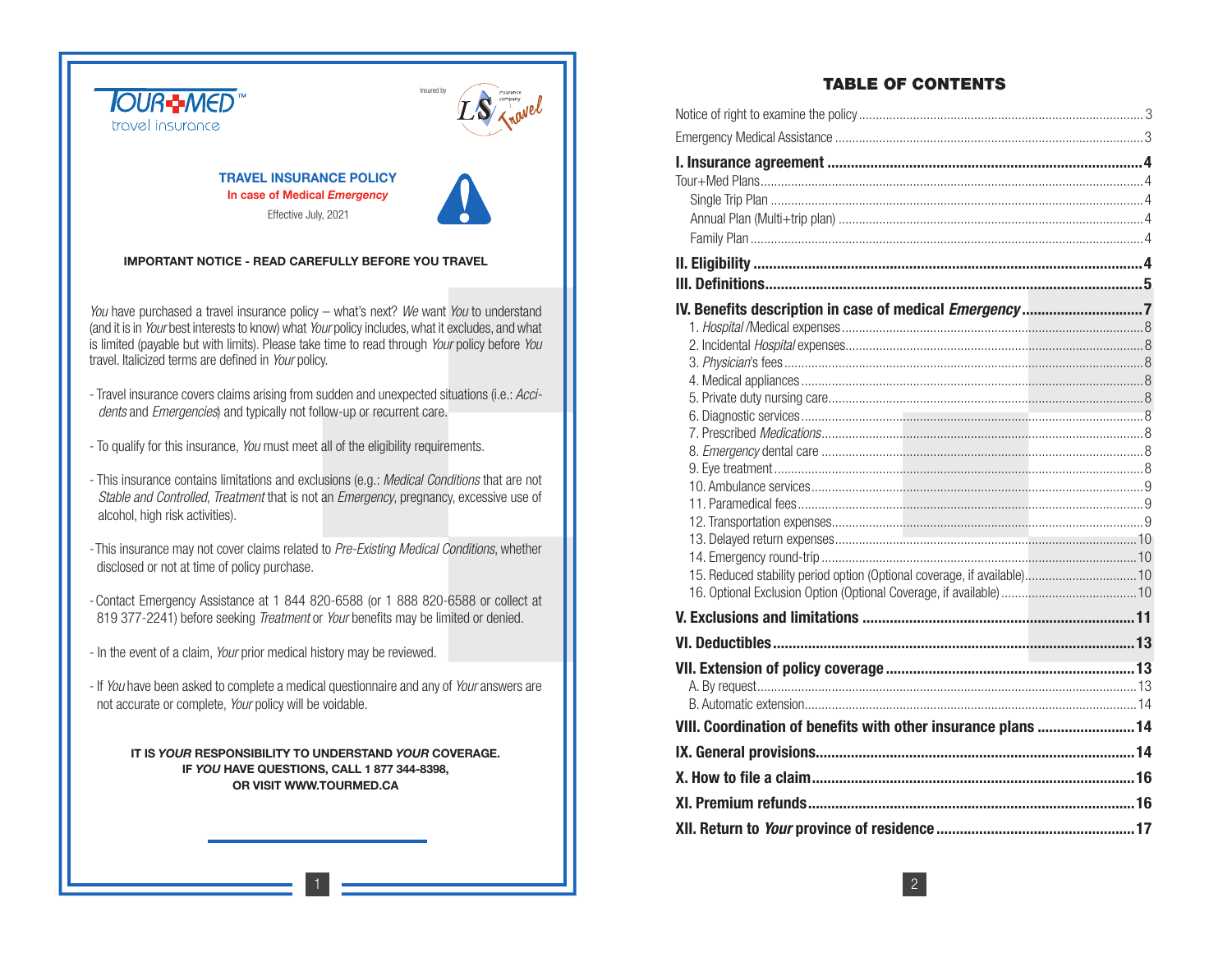## **NOTICE OF RIGHT TO EXAMINE THE POLICY:**

You have ten (10) days, from the day You receive Your policy, to inspect it and verify the accuracy of Your declaration and Travel Insurance Confirmation. This policy contains some limitations and exclusions. Please read it carefully and contact Your Representative if needed before leaving. If You are not completely satisfied, return it by registered mail to the *Insurer* and any premium paid will be refunded, provided that You have not taken any *Trip* during the examination period. Failure to return the policy will be considered as an acceptance of all of its terms, conditions and limitations.

**NOTE: If** *Your Medical Condition* **changes prior to** *Your Effective Date*, You must notify the Insurer and are not eligible for benefits under this policy if You submit a claim for that condition. The *Insurer* reserves the right to re-evaluate *Your* insurability before *Your Effective Date.* 

**PLEASE NOTE:** The meaning of words printed in *italics* throughout this document are explained in the "Definitions" Section (III).

**This policy contains a provision removing or restricting the right of the insured to designate persons to whom or for whose benefit insurance money is to be payable.**

#### **EMERGENCY MEDICAL ASSISTANCE:**

- Coordinates Your medical Treatment and keeps Your family informed;
- Helps You locate a Physician, clinic or Hospital;
- Confirms Your insurance coverage to the Hospital and/or Physician;
- Guarantees or arranges payment to the Hospital or Physician, whenever possible;
- Arranges transportation of a family member to Your bedside, when indicated by circumstances;
- Arranges for *Your* repatriation to *Your* province of residence;
- Assists You in contacting Your family, business partners or family Physician;
- Facilitates the delivery of urgent messages to family members;
- Helps You find legal counsel in the event of a serious Accident.

In all cases, You must call the Emergency Assistance at **1 844 820-6588** (USA & Canada), 1 888 820-6588 (elsewhere) or collect at 819 377-2241 prior to any *Treatment*. Failure to do so will result in *Your* benefits being denied or limited to 70% of eligible charges up to an overall maximum of CAN \$25,000. Please refer to section General Provision for more details. Coordination of care with the Emergency Assistance must be from the onset and for the full duration of the Treatment.

\*Conditions in Your host country (e.g., political unrest, technological capabilities, etc.) may limit accessibility to, or the quality of, the Assistance Services described herein. Therefore, neither the *Insurer* nor the Emergency Assistance nor any other insurer is responsible for the availability, scope, quality or outcome of any medical Treatment, for any transportation You received or for Your inability to obtain medical Treatment.

## **I. INSURANCE AGREEMENT**

After consideration and acceptance of the application for insurance You have completed, and after receipt of the required premium, subject to the eligibility and insurability terms and conditions of the policy, the Insurer will reimburse, up to a maximum of CAN \$5,000,000 for the Policy Period, all eligible covered expenses that relate directly to an *Emergency* occurring during an insured *Trip* outside of *Your* province and that exceed the benefits available to *You* under Your provincial government health insurance plan, any other insurance plan in effect, and/or any other third party.

By completing the application and paying the required premium, You mandate and authorize the Insurer to submit to Your provincial government health insurance plan, claims for covered medical and Hospital services that You have received.





President and CEO Vice President, Operations

Micolae Moekiou of LS-Travel Insurance Company of LS-Travel Insurance Company

# **TOUR+MED PLANS**

#### **SINGLE TRIP PLAN**

The Single Trip Plan is offered for any *Trip* outside *Your* province of residence and is valid for the length of the single Trip.

#### **ANNUAL PLAN (Multi-trip plan)**

The Annual Plan provides coverage for multiple *Trips* outside *Your* province of residence for a duration not exceeding the maximal duration option chosen on the *Travel Insurance Confirmation* during the Policy Period. Coverage under the Annual Plan begins on Your Effective Date and terminates on the *Expiry Date* as indicated on *Your Travel Insurance Confirmation*. Individual *Trips* must be separated by a return to *Your* province of residence. You are not required to provide advance notice of the departure and return date of each *Trip*; however, You will be required to provide proof of Your Departure Date when filing a claim (e.g. Airline ticket or customs / immigration stamp). You must meet the policy eligibility requirements in Your Travel Insurance Confirmation on each Departure Date.

The Annual Plan also provides coverage during the *Policy Period* for unlimited travel within Canada but outside Your province of residence. (If You are traveling both in and out of Canada within the same *Trip*, this plan will provide coverage outside Canada only during the maximum duration option chosen, beginning on the day You leave Your province of residence. You may need to purchase a Single Trip Plan if You leave Canada after being outside of Your province of residence longer than the maximum duration chosen).

#### **FAMILY PLAN**

The family protection also covers *Children* travelling with *You* and whose names appear on the Travel Insurance Confirmation.

## **II. ELIGIBILITY**

#### *You* **are eligible for coverage if** *You:*

- Maintain Your permanent residence in Canada; **and**
- Are eligible for benefits under Your Provincial Government Health Insurance Plan; **and**

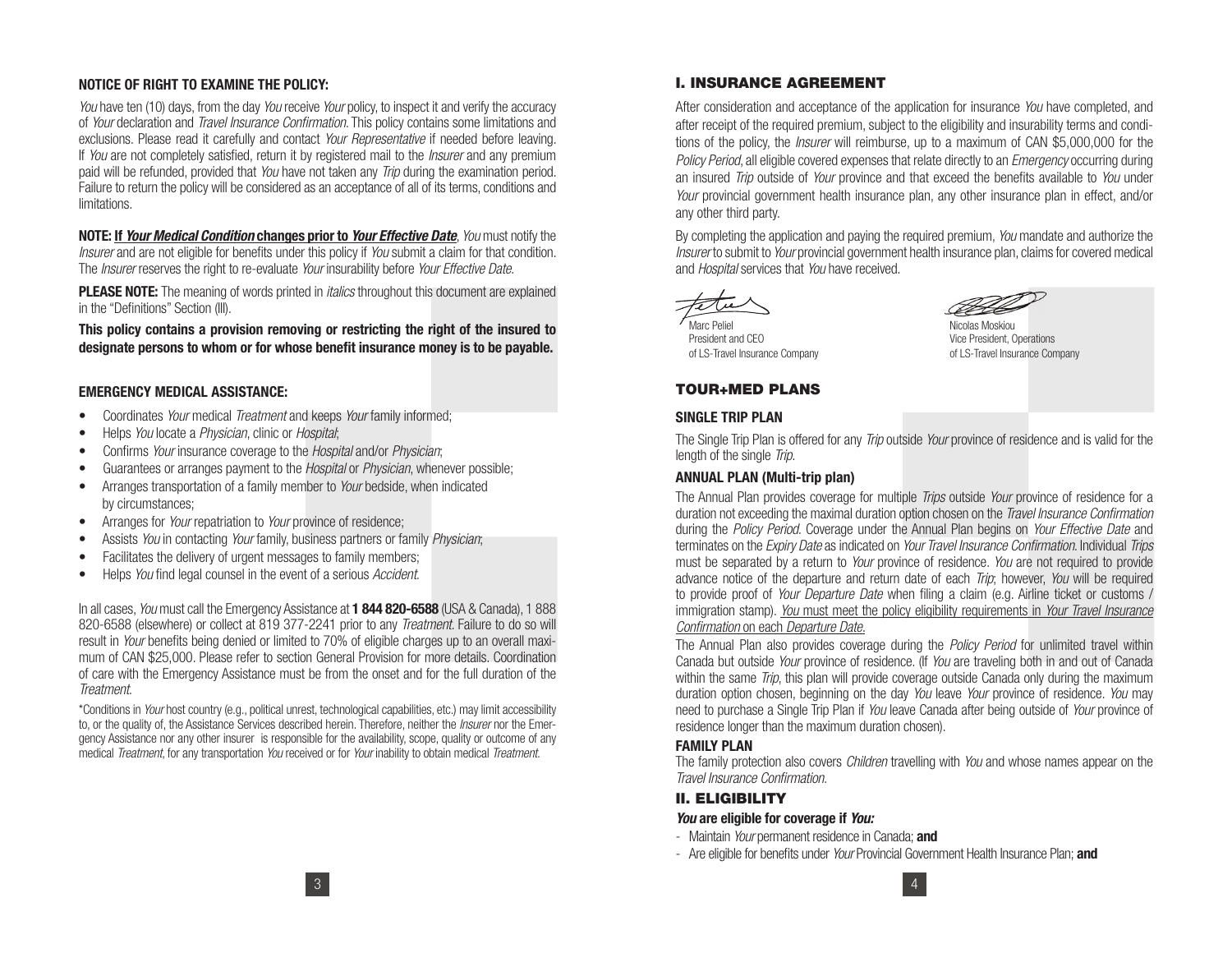- Understand and speak either one of Canada's official languages (English or French); **and**
- Meet all of the eligibility requirements outlined on Your Travel Insurance Confirmation; **and**
- Are aged more than 3 months on the *Departure Date* for the Single Trip Plan; or
- Are aged between 3 months and 85 years on the *Effective Date* for the Annual Plan (Multi-Trip).

## **III. DEFINITIONS**

*"Accident/Accidental"* - Means unintentional and unexpected bodily harm occurring as a result of a sudden external action involving an impact.

*"Change"* - Means any of the following alteration or deterioration of Your health status:

- 1) onset of new and/or more frequent Symptoms; or
- 2) You have received a new diagnosis; or
- 3) You have been hospitalized, or other than routine, You have sought consultation from a Physician, You have undergone examinations or tests for the purpose of establishing a diagnosis; or
- 4) Your Treatment has been modified; You have been prescribed a new Medication and/or a Medication has been stopped and/or the dosage and/or the frequency of an existing Medication has increased or decreased (Exceptions the routine adjustment of Coumadin, Warfarin or insulin and the change from a brand name Medication to a generic brand Medication of the same dosage).

*"Children"* - Means Your sons and daughters aged between 3 months and 21 years on the Departure Date, who are unmarried and dependent on You for support.

*"Common Carrier"* - Means an entity licensed to carry paying passengers by land, water or air.

*"Complementary Insurance"* - Means the insurance subscribed with the Insurer before Your Departure Date to be in effect immediately after another insurance policy issued either from the Insurer or from another company. You are responsible for verifying that *Complementary Insu*rance is permitted by the underwriter of the other travel policy. If it is subsequently determined that extension was not permitted, the *Insurer* will decline any liability and the *Complementary* Insurance premium will be refunded. The Insurer must be advised of any Change in health status as soon as there is a medical consultation while insured by the other travel insurance.

*"Departure Date"* - For the Single Trip Plan, means the date indicated as such in Your Travel Insurance Confirmation (using the local time at Your Canadian address) and for the Annual Plan, means the *Departure Date* of each Trip.

*"Effective Date"* - - Means the latest between 12:01 AM on the date indicated as the Effective Date on the Travel Insurance Confirmation and the date the Travel Insurance Confirmation and premium are received by the *Insurer*.

*"Emergency"* - Means a sudden and unforeseen Medical Condition that requires immediate Treatment. An Emergency no longer exists when the evidence based on the opinion of the Emergency Assistance indicates that no further *Treatment* is required at destination or You are able to return to Your province of residence for further Treatment.

*"Event"* - Means any Medical Condition or occurrence which, according to this insurance policy, would generate a claim

*"Expiration/Expiry Date"* - Means the earliest between, either, 11:59 pm on the day indicated as Expiration Date on the Travel Insurance Confirmation, the date the Insured Person returns to his(her) province of residence (unless the Trip Break Option described in section XII applies).

*« Frequent Business Trips »* - Means any type of trip that involves an Insured Person making frequent cross-border round-trips for work and whose cumulative stays outside Canada exceed 30 days per year (eg. a truck driver).

*"Hospital"* - Means an institution that is licensed as an accredited hospital that is staffed and operated for the care and *Treatment* of in-patients and out-patients. *Treatment* must be supervised by Physicians and there must be registered nurses on duty 24 hours a day. Diagnostic and surgical capabilities must also exist on the premises or in facilities controlled by the establishment. A *Hospital* is not an establishment used mainly as a clinic, extended or palliative care facility, rehabilitation facility, addiction treatment centre, convalescent, rest or nursing home, home for the aged or health spa.

*"Hospitalization, Hospitalized"* - Means Your admission in a Hospital for a period of at least 24 hours on recommendation of a Physician.

*"Immediate Family"* - Means Your spouse, parents, parents-in-law, grandparents, Children, grandchildren, brothers, sisters, brothers-in-law and sisters-in-law.

*"Injury"* - A sudden bodily wound directly caused by an Accident during the Policy Period.

*"Insured Person"* - Means each person mentioned on the Travel Insurance Confirmation and insured under this policy.

*"Insurer"* - Means LS-Travel Insurance Company (A 100% owned Humania Assurance Inc. subsidiary).

*"Medical Condition"* - Means any disease, sickness or Injury (including Symptoms of undiagnosed conditions).

*"Medication"* - Means a curative or preventive chemical or biological substance that changes or corrects the organic functions or course of a Medical Condition. The Medication must be prescribed by a licensed Physician and listed in Your medical records.

*"Minor Ailment"* - Means any Medical Condition which does not require:

- 1) the use of Medication for a period greater than 15 days, or
- 2) more than one follow-up visit to a Physician, or
- 3) Hospitalization or surgical intervention or referral to a specialist.

To be considered as a Minor Ailment, the Medical Condition must end at least 30 consecutive days prior to the *Departure Date* of each *Trip*. However, a chronic condition, a complication related to a chronic condition, the Recurrence of a *Medical Condition, Injury* or *Symptoms* in the six months period following the initial manifestation are not considered a Minor ailment.

*"Organ or Body System"* - Means a group of organs that work together to perform a certain task.

*"Physician"*- Means a person (who is not You or a member of Your Immediate Family or Your traveling companion), licensed to prescribe and administer medical *Treatment* in the jurisdiction where the services are provided. A Physician does not include a naturopath, homeopath or acupuncturist.

*"Policy Period"* - Means the period between the Effective Date and the Expiration Date of the policy.

*"Pre-existing Medical Condition"* - Means any Medical Condition that exists prior to Departure Date. This term also relates to a medically recognized complication or *Recurrence* of a Medical Condition.

*"Recurrence"* - Means the reappearance of Symptoms caused by or related to a Medical Condition which was previously diagnosed by a *Physician* or for which Treatment was previously received.

*"Representative"* - Means any legal entity or person authorized by the Insurer to sell this insurance and accept premium payments.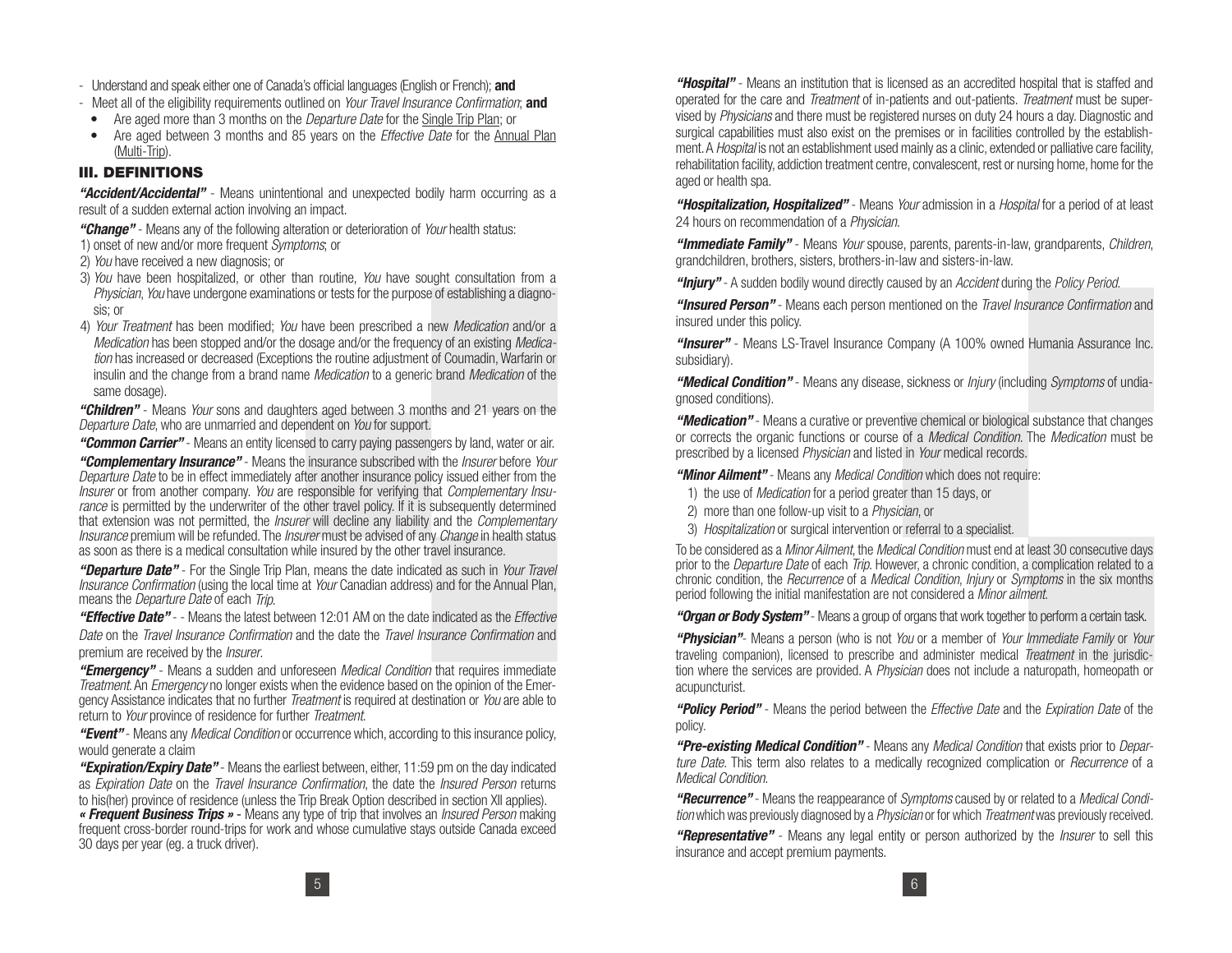*"Reasonable and Customary"* - Means charges incurred for goods and services that are comparable to what other providers charge for similar goods and services in the same geographical area.

*"Stable and Controlled"* - Means any Medical Condition (other than a Minor Ailment) for which all the following statements are true:

- 1. There has not been a new diagnosis, any new *Treatment* prescribed or recommended, or Change(s) to existing *Treatment* (including a stoppage in *Treatment*), and
- 2. There has not been any *Change* to any existing prescribed *Medication* (including an increase, decrease, or stoppage to prescribed dosage), or any recommendation or starting of a new prescription Medication (Exceptions the routine adjustment of Coumadin, Warfarin or insulin and the change from a brand name *Medication* to a generic brand *Medication* of the same dosage); and
- 3. There has not been any new, more frequent or more severe Symptoms, and
- 4. There has not been any Hospitalization or referral to a specialist, and
- 5. There has not been any medical exam, investigative testing or test results showing deterioration; and
- 6. There has not been any *Treatment* recommended, planned or not yet completed, nor any outstanding test results.

All of the above conditions must be met for a *Medical Condition* to be considered *Stable* and Controlled.

"**Symptom**" - Means pain, feeling, weakness, sensitivity felt by the *Insured Person.* 

*"Terminal Illness"* - Means a Medical Condition for which there is cause for a Physician to estimate a life expectancy of twelve (12) months or less.

*"Travel Insurance Confirmation"* - Means all the documents the Insurer sends You confirming Your insurance policy details based on the information You have provided in Your policy application.

*"Treatment"* - Means a procedure prescribed, performed or recommended by a Physician for a Medical Condition, including but not limited to prescribed Medication (including Medication prescribed "as needed"), investigative testing and surgery.

*"Trip"* - Means a trip outside of Your province of residence taken by You during the Policy Period.

*"Vehicle"* - Means an automobile, motorcycle, recreational vehicle (RV), van or trailer owned or leased by the Insured Person.

*"We"* - Means LS-Travel Insurance Company (A 100% owned Humania Assurance Inc. subsidiary).

"You" and "Your" - Means each person named on the *Travel Insurance Confirmation* and who is covered under the policy.

## **IV. BENEFITS DESCRIPTION IN CASE OF MEDICAL** *EMERGENCY*

This protection provides the following benefits in case of medical *Emergency* for each *Insured* Person, for Reasonable and Customary costs in excess of amounts covered under the provincial government health insurance plans and/or any other plan covering the *Insured Person*. The overall amount of benefits payable after any other in force insurance is subject to a maximum of CAN \$5,000,000 per Policy Period.

For the following benefits, the *Insurer* will refund *Reasonable and Customary* expenses incurred during Your Trip, related to sudden and unexpected Events (i.e.: Accidents or Emergencies) that occurred during Your Trip; this insurance does not cover follow-up or recurrent care:

#### **1.** *HOSPITAL* **/ MEDICAL EXPENSES**

 The costs of Hospitalization in a semi-private room, up to the limit deemed Reasonable and Customary for the area where You are hospitalized.

#### **2. INCIDENTAL** *HOSPITAL* **EXPENSES**

Reimbursement of expenses associated with a covered *Hospitalization* (telephone, television, parking etc.), subject to presentation of original receipts, up to a maximum of CAN \$100 per Hospitalization.

#### **3.** *PHYSICIANS'* **FEES**

 Fees charged by Physicians, up to the limit of deemed Reasonable and Customary for the area where the *Treatment* is provided.

#### **4. MEDICAL APPLIANCES**

 Costs for the purchase of splints, casts, crutches, canes, slings, trusses, orthopaedic corsets or for the rental of a walker or wheelchair, when prescribed by the attending *Physician*.

#### **5. PRIVATE DUTY NURSING CARE**

Fees for a registered nurse (other than a relative of the *Insured Person*) for private care while convalescing at Your destination, immediately following a covered *Emergency Hospi*talization, and when prescribed by the attending *Physician* and deemed medically necessary, up to a maximum of CAN \$3,000 per *Event* and per *Insured Person*, subject to the Emergency Assistance's approval.

#### **6. DIAGNOSTIC SERVICES**

Costs for laboratory tests and X-rays required for the *Treatment* of an *Emergency* and when prescribed by the attending Physician.

#### **7. PRESCRIBED** *MEDICATION*

Cost of Medication(s) prescribed by a Physician following a covered medical Emergency. All eligible prescriptions are subject to a non refundable US \$5 co-payment. Payment of the prescription will only be valid for the initial 30 days after the onset of the Emergency. The cost of prescription beyond this period is not covered.

## **8.** *EMERGENCY* **DENTAL CARE**

Fees for the services of a dental surgeon for the *Treatment* of an *Injury* causing damage to a natural and healthy tooth (that still has its root) resulting from an Accidental blow to the mouth, a fracture or a dislocation of the jaw. *Treatment* must begin and end during the Policy Period. The maximum benefit payable is CAN \$1,000 per Accident.

 However, the following are not covered: the loss of a filing, root canals, the fitting, repair or replacement of a tooth crown, dental bridge or artificial teeth (resulting from an Accident or not) as well as any dental care required as a result of a deliberate introduction of food or an object into the mouth.

## **9. EYE** *TREATMENT*

If surgery or laser treatment is a medical *Emergency*, the first CAN \$2,000 is covered at one hundred (100%) percent and the benefit shall be limited to fifty percent (50%) of the actual cost over that amount. Any cost related to glaucoma and/or cataract surgery is not covered.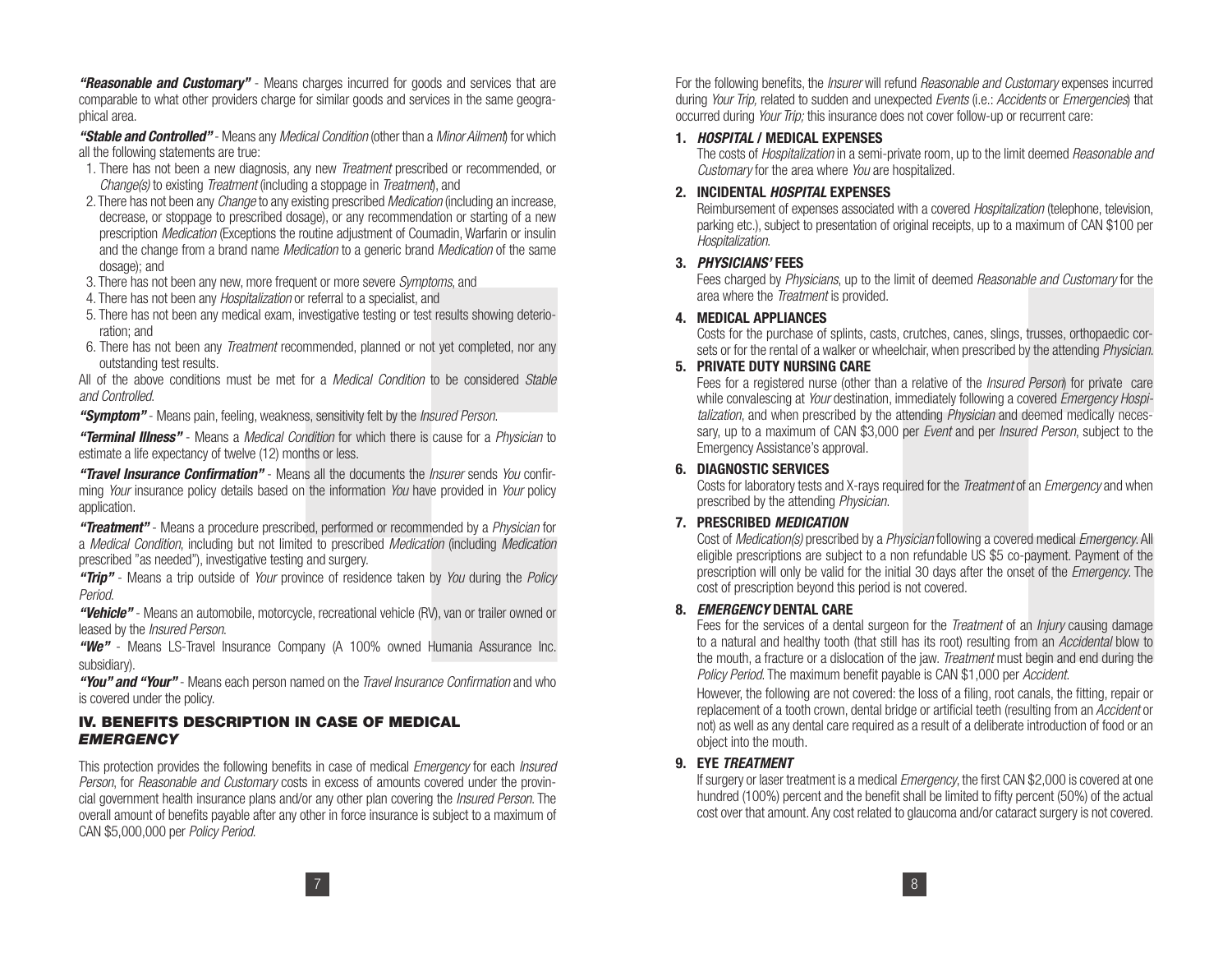#### **10. AMBULANCE SERVICES**

 The cost of local ambulance services to the nearest qualified medical facility in the case of an *Emergency* and for inter-Hospital transfers.

#### **11. PARAMEDICAL FEES**

 Fifty percent (50%) of the cost of the services provided by a chiropractor, podiatrist, physiotherapist (including X-rays prescribed by these professionals) or dermatologist, up to CAN \$300. Original invoices and proof of payment are required.

#### **12. TRANSPORTATION EXPENSES**

**The following services must be pre-approved and pre-arranged by the Emergency Assistance:**

#### **A. EMERGENCY TRANSPORTATION TO THE** *INSURED PERSON* **BEDSIDE**

 Round-trip economy airfare will be reimbursed for one (1) Immediate Family member via the most direct route from Canada to the Hospital where the Insured Person has been a patient for no less than seven (7) consecutive days, provided the attending *Physician* gives written confirmation that the *Insured Person* condition is sufficiently serious to warrant the visit or, when necessary in the event of death, to identify the deceased prior to the release of the body.

## **B. EMERGENCY AIR TRANSPORTATION**

In consultation with the attending Physician, or following an Emergency that requires that the Insured Person be repatriated to his/her province of residence for immediate medical attention, the Insurer will reimburse the cost of transporting the Insured Person to his/her residence in Canada by means of air ambulance, stretcher, one-way economy airfare on a commercial airline, with or without the services of a medical attendant, as required under the circumstances.

If Your travel companion (also insured under a policy issued by the *Insurer*) was air repatriated to his/her province of residence, the *Insurer* will reimburse You the cost of a one-way economy airfare on a commercial airline to Your province of residence in Canada.

#### **C. RETURN OF DECEASED**

The *Insurer* will reimburse the *Reasonable and Customary Costs* incurred for the preparation and transportation of the remains of the deceased Insured Person to his/her residence in Canada or the Reasonable and Customary Costs of cremation or burial at the place of death. The cost of the coffin or urn and other funeral costs are not covered.

## **D. RETURN OF** *VEHICLE*

 If the attending Physician determines and confirms in writing that as a result of an Emergency, You are incapable of driving Your Vehicle to Your residence in Your province of residence or to the nearest appropriate rental agency, the *Insurer* will reimburse the lesser of the following actual reasonable and necessary costs incurred to return Your Vehicle, up to a maximum of CAN \$2,000.

1) The cost of a one-way economy class plane ticket, gasoline, meals (except alcohol) and overnight commercial accommodation incurred by one individual, or

2) The cost of the return performed by a professional agency.

 These expenses will be refunded only if Your Vehicle is returned to Your residence in Your province of residence within 30 days following Your own return. Original detailed receipts will be requested. Car rental costs while awaiting the return of Your Vehicle are not covered.

## **13. DELAYED RETURN EXPENSES**

When the return portion of an insured *Trip* is delayed as the result of a medical *Emergency*, or the death of the Insured Person or a member of his/her Immediate Family during the Policy Period, the *Insurer* will reimburse a maximum of CAN \$150 per day, up to a maximum of CAN \$1,000 per *Insured Person*, for costs deemed necessary and reasonable for meals and accommodations.

#### **14. EMERGENCY ROUND-TRIP**

**This benefit does not require pre-approval from the Emergency Assistance. If** *You* **meet the criteria described below, simply submit** *Your* **claim to the** *Insurer***, at the latest, 90 days after** *Your* **return to** *Your* **province of residence.**

This benefit does not apply to a *Trip* under an Annual Plan or Single Trip Plan of less than 30 days. It does not cover anticipated returns to Your province of residence.

 This benefit will reimburse the unexpected and eligible costs incurred for air transportation for the following emergencies:

• Death or *Hospitalization* for a minimum period of 7 consecutive days, of a member of Your Immediate Family;

• Damages that result in *Your* principal residence becoming uninhabitable or *Your* place of business unusable.

Upon receipt of a claim form and supporting documentation, the *Insurer* will reimburse Reasonable and Customary expenses for one economy class plane ticket to the *Insured* Person's province of residence, up to a maximum of CAN \$1,500 per *Insured Person* during the Policy Period.

#### *You* **are not eligible for this benefit if:**

• During the 6 months prior to Your Departure Date, the member of Your Immediate Family has been hospitalized or has been in a nursing home intended for patients with limitations requiring ongoing medical assistance (like a residential and long-term care centre (Assisted Living/ Long Term Care facility/CHSLD)) or has been diagnosed with a Terminal illness; or

• On the *Departure Date, You* were aware of circumstances which could force Your return at an earlier date than that anticipated at time of purchase.

## **15. REDUCED STABILITY PERIOD (Optional coverage, if available)**

By paying an additional premium, You can choose to reduce the period of stability mentioned in Exclusion #1 from 3 or 6 months to a period of 30 days.

 The reduction of the period of stability to 30 days will only be applicable to the specific Pre-existing Medical Condition(s) identified in Appendix - Reduced Stability Period Option in Your Travel Insurance Confirmation. Should one of the listed Pre-existing Medical Condition(s) give(s) rise to a claim, no benefits will be payable if it had not been Stable and Controlled for a period of at least thirty (30) days before the Departure Date.

Please refer to Your Travel Insurance Confirmation to find out if You have chosen that option.

In all cases, the deductible remains applicable in the event of a claim, if applicable.

#### **16. OPTIONAL EXCLUSION OPTION (Optional Coverage, if available)**

In exchange for a lower premium, You can choose the Optional Exclusion Option for any of the *Medical Conditions* mentioned in *Your* Personalized Medical Declaration. Please refer to Your Travel insurance Confirmation to determine if You have chosen this option.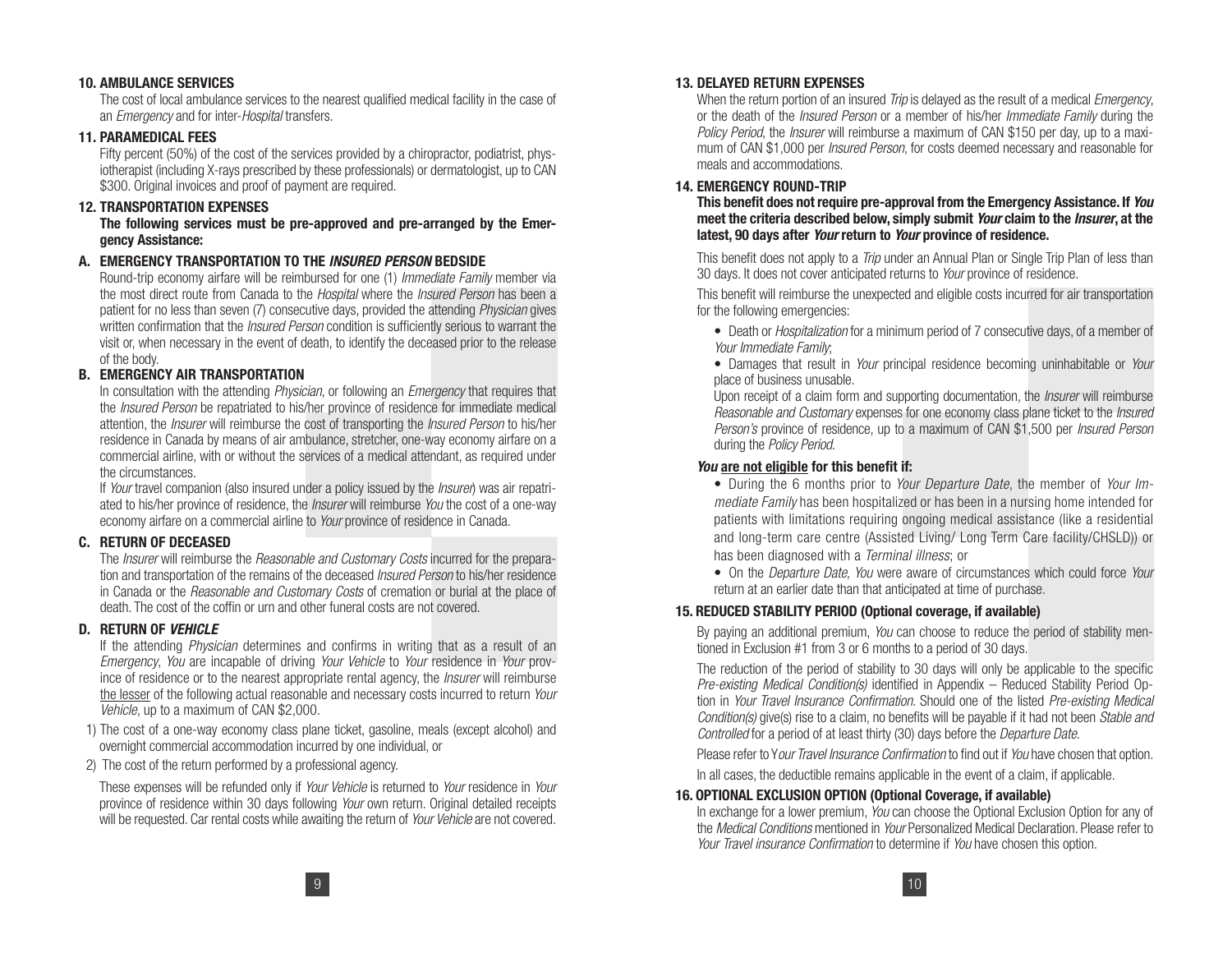If You choose this option, an exclusion of the related *Organ or Body System* will be added to Your coverage. Please see Appendix - Optional Exclusion Option included in Your Travel Insurance Confirmation for the exact exclusion. Therefore no claim or medical expenses will be payable if these are directly or indirectly related to this exclusion.

## **V. EXCLUSIONS AND LIMITATIONS**

#### **Benefits are not payable under this policy if losses sustained or expenses incurred are the direct or indirect result of any of the following:**

1. Any Medical Conditions or Changes in Your health (except Minor Ailments) that have not been Stable and Controlled for a period of three (3) months before the Departure Date for an Insured Person aged 3 months to 59 years and for a period of six (6) months before the Departure Date for an *Insured Person* aged 60 and over, unless specified otherwise in writing by the *Insurer*.

Exception: High blood pressure requires only 2 month stability before the *Departure Date* unless You suffer from cardiac (heart), vascular, respiratory (lung) or neurological conditions.

- 2. Any *Treatment* not authorized by the Emergency Assistance, or not considered to be an Emergency as defined in this policy. This includes but is not limited to:
	- Blood tests (i.e., Coumadin), observation, exploratory and/or investigative tests or exams (i.e. MRI), check-ups, preventive or experimental Medications, vaccines, elective Treatments, cosmetic surgeries, ear cleaning, cardiac catheterization, angioplasty, colonoscopy, endoscopy, biopsy, cystoscopy, surgery and insertion, removal or adjustment of implants or care or services provided for the sole convenience of the Insured Person.
	- Also, any *Treatment* that could reasonably be delayed until the *Insured Person* returns to his/her province of residence even if the perception is that the care may be of less accessibility and quality in the province of residence.
- 3. If the Medical Assistance decides that You should transfer to another facility or the Emergency Assistance Medical Director determines that You can return to Your province of residence for Treatment (by the most appropriate transport option), and You (or a member of Your family) choose not to, benefits will not be paid for this *Treatment* and any further medical *Treatment*. The contract will be terminated and the Insurer will be relieved of any further liability.
- 4. The continued *Treatment, Recurrence* or complication of a *Medical Condition* or any direct or indirect complication that may occur, if the Medical Assistance determine that your Emergency has ended.
- 5. The Recurrence of any Medical Condition that has received Treatment during the insured Trip. Furthermore the *Insurer* reserves the right to exclude the *Organ or Body System* involved.
- 6. A Trip undertaken for the purpose of obtaining a diagnosis, on the recommendation of a Physician or not, Treatment, surgery, investigation, palliative care, or any alternative therapy, as well as any directly or indirectly related complication.
- 7. Any Medical Condition or Symptoms for which it is reasonable to believe or expect that Treatments will be required during Your Trip.
- 8. Any Medical Condition related to Symptoms that You have ignored or that is the result of You not following *Treatment* as prescribed or recommended to You, including prescribed or over-the-counter Medication. This also includes directives issued by the Emergency Assistance or the Insurer.
- 9. A Medical Condition or any Change in Your health arising or occurring between Your Departure Date and the policy Effective Date.
- 10. The purchase or renewal of any *Medication* prescribed before the *Departure Date*, as well as any over-the-counter Medication.
- 11. Any mental, psychiatric, psychological, psychotic or nervous Medical Condition, including depression, anxiety and insomnia.
- 12. Any costs related to replacing, repairing or adjusting any prosthesis, other than a knee or hip prosthesis.
- 13. Any Medical Condition, including Symptoms of withdrawal, arising from Your chronic use of alcohol, drugs or other intoxicants. Any Medical Condition arising during Your Trip from the abuse of alcohol, drugs or other intoxicants. Alcohol abuse is defined as having a blood alcohol level in excess of eighty (80) milligrams per one hundred (100) millilitres of blood.
- 14. Any *Treatment* or *Medication* related directly or indirectly to sexually transmitted disease and/ or Human Immunodeficiency Virus (HIV) and/or Acquired Immune Deficiency Syndrome (AIDS).
- 15. Suicide, attempted suicide or self-inflicted *Injury*, whether the *Insured Person* is declared sane or insane.
- 16. Any costs related to Your pregnancy or childbirth; routine prenatal care, fertility treatment, deliberate termination of Your pregnancy, an infant born during Your Trip as well as complications of pregnancy occurring within 9 weeks preceding or following the expected date of delivery.
- 17. Any Accident or Medical Condition sustained while participating in:
	- professional or competitive sports, any race or speed contest, gliding, hang-gliding, rock climbing, mountain-climbing which involves the ascent or descent of a mountain requiring the use of specialized equipment including but not limited to crampons, pick-axes, anchors, bolts, carabiners and lead or top-rope anchoring equipment, mountaineering, spelunking, rafting, acrobatic skiing or snowboarding (including kitesurf), bungee jumping, parachuting or other aerial activities or underwater activities using a breathing apparatus (except snorkelling),
	- any activities requiring that the *Insured Person* signs an accident waiver and release of liability form or any behaviour involving risk, including but not limited to not following security requirements, not obeying warning signs or entering into restricted zones.
- 18. Any loss resulting from an Accident or Medical Condition sustained while onboard a commercial vehicle, other than as a passenger, or sustained while onboard an aircraft other than as a fare paying passenger on a flight operated by a Common Carrier.
- 19. Any *Event* or claim pertaining to:
	- a) Civil unrest;
	- b) War or acts of war (declared or undeclared) or political instability;
	- c) Intentional exposure to a peril;
	- d) The participation in or intent to commit any criminal or illegal activity by You or Your beneficiary;
	- e) A terrorism act;
	- f) The reason for which the Government of Canada (www.travel.gc.ca) issues a travel advisory to avoid all travel or to avoid all non-essential travel to a country, region or city, if the advisory is in effect on Your Departure Date. If the advisory is issued after Your Departure Date, We will grant You a 10-day period following issuance of the advisory to come back to *Your* province of residence, before the present exclusion becomes effective. It is *Your* responsibility to verify the status of *Your* destinations.
- 1220. Any *Medical Condition* occurring during *Frequent Business Trips* or during a trip for volunteer activity.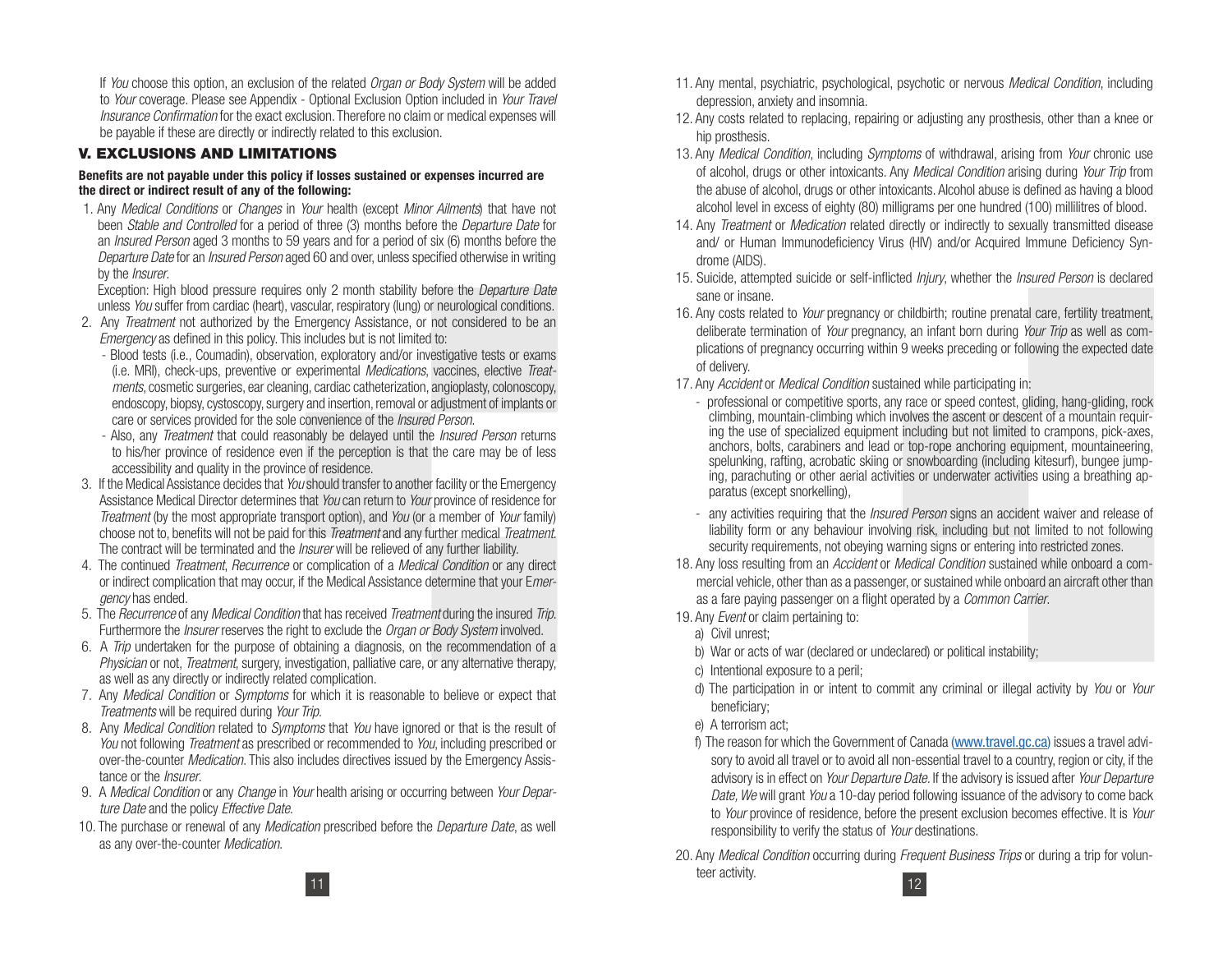- 21. Any organ retrieval, donation and/or transplant and blood donation.
- 22. Any *Treatment* related to an *Event* that occurred in *Your* province of residence.
- 23. Losses recovered or which are recoverable from any other source, including but not limited to, any government compensation fund, any private insurance, or any insurance from any other third party, in which cases this insurance acts as second payer.
- 24. Consequential loss of any kind, including loss of enjoyment and financial loss not otherwise specifically covered under this policy.
- 25. Fraud or attempted fraud, concealment or misrepresentation of any material fact affecting this insurance or in connection with the making of any claim.

# **VI. DEDUCTIBLES**

You could have the option to reduce Your policy premium by choosing one of the following deductibles:

#### **1. Traditional Deductible:**

The full amount of the deductible applies on a per Event basis.

## **2. Hospital Deductible:**

The full amount of the deductible applies as soon as an *Event* involves Your Hospitalization, visit to the emergency room of a Hospital, visit to internal or external Hospital clinic. The deductible also applies to land or air ambulance transportation.

At time of application, the *Insurer* reserves the right to impose either one of the deductibles without any reduction or savings in premium.

When a contract is issued with a deductible, the *Insured Person* agrees to either reimburse the *Insurer* or pay the portion of the eligible medical expenses equivalent to the deductible amount. In the event of a claim, the *Insured Person* pays the applicable deductible in Canadian currency to the *Insurer* which, in return, pays the provider for the amount due. If the deductible is not received in a timely manner, the *Insurer* will pay its contractual part and any excess will be owed to the provider by the *Insured Person*.

The *Insured Person* is eligible for a partial reimbursement of the paid deductible if the net amount of the claim related to the *Event* falls below the deductible value after coordination of benefits with the provincial government health plan and any other third party.

# **VII. EXTENSION OF POLICY COVERAGE**

## **A. BY REQUEST**

 To extend the Policy Period, the Insured Person must contact his/her Representative or the Insurer during normal business hours, prior to the Expiration Date and pay the additional premium applicable. The additional premium payable is based on the difference between the original premium and the total premium for the entire extended *Policy Period*. Coverage cannot be extended after the policy Expiration Date.

#### **Any** *Medical Condition* **for which the** *Insured Person* **was treated during the initial period of the policy will automatically be excluded from the first day of the extended coverage period.**

**NOTE:** The Insurer reserves the right to allow or deny extended coverage on a case-by-case basis.

## **B. AUTOMATIC EXTENSION**

The *Policy Period* will automatically be extended for up to 72 hours at no extra charge for a delay considered to be beyond the Insured Person's control (e.g., Accident, Vehicle breakdown). Should medical care become necessary during the 72-hour period, You must provide the *Insurer* with supporting written evidence.

If You are hospitalized beyond the Expiration Date due to a medical Emergency, Your coverage will remain in force for as long as You are hospitalized, and the 72-hour extension will commence upon Your release.

## **VIII. COORDINATION OF BENEFITS WITH OTHER INSURANCE PLANS**

- 1. This policy is designed to reimburse *Emergency* medical expenses in excess of any and all other available sources of repayment, and will not substitute for any other sources of repayment or insurance that would have been in effect and would have reimbursed expenses incurred if this travel insurance was not in effect. Examples of such insurance plans are multi-risk insurance, general liability insurance, automobile insurance (including government automobile insurance plans), any employee or retiree group insurance plan, or protection from a credit card. The Insurer will not exercise its right to subrogate/coordinate with policies that have a maximum lifetime benefit in/out-of- country of CAN \$100,000 or less.
- 2. In the event of payment of benefits under this policy, the *Insured Person* gives the *Insurer* the right to exercise, by subrogation, all of his/her rights of recovery against any third party. The *Insurer* will be entitled to a full recovery for all payments made in respect of the insured Event. In accepting this policy, the *Insured Person* agrees to produce all documents required and to do what is necessary within his/her power to secure such rights to the *Insurer*. Lack of compliance and cooperation from the *Insured Person* may result in denial of claim.
- 3. There will be no benefit or payment under this policy if the *Insured Person* receives compensation from a third party for claims made under this policy. The *Insured Person* may not claim or receive, from all the parties involved, more than 100% of the loss arising from an insured Event.

# **IX. GENERAL PROVISIONS**

- 1. This policy is issued on the basis of the information provided in Your Travel Insurance Confirmation (and any Rider if applicable), including Your destination. When completing the application and answering the medical questions, *Your* answers must be complete and accurate. In the event of a claim, the *Insurer* will review Your medical history. If any of Your answers are found to be incomplete or inaccurate, *Your* coverage will be void which means *Your* claim will not be paid.
- 2. The *Insurer* must be notified of any *Change* in the *Insured Person's* health before the *Effective* Date of the insurance policy. The *Insurer* reserves the right to re-evaluate Your insurability before Your Effective Date.
- 3. The policy must be purchased and paid in full before Your Departure Date from Your province of residence. Premiums are subject to change without notice.
- 4. The *Insured Person* authorizes the *Insurer* to obtain his/her medical records and any other information the *Insurer* may deem necessary from any entity including *Physicians*, dentists and health organizations, and commits to signing an authorization allowing the *Insurer* to obtain those information in the event of a claim. Without this authorization, the *Insurer* reserves the right to deny a claim.

13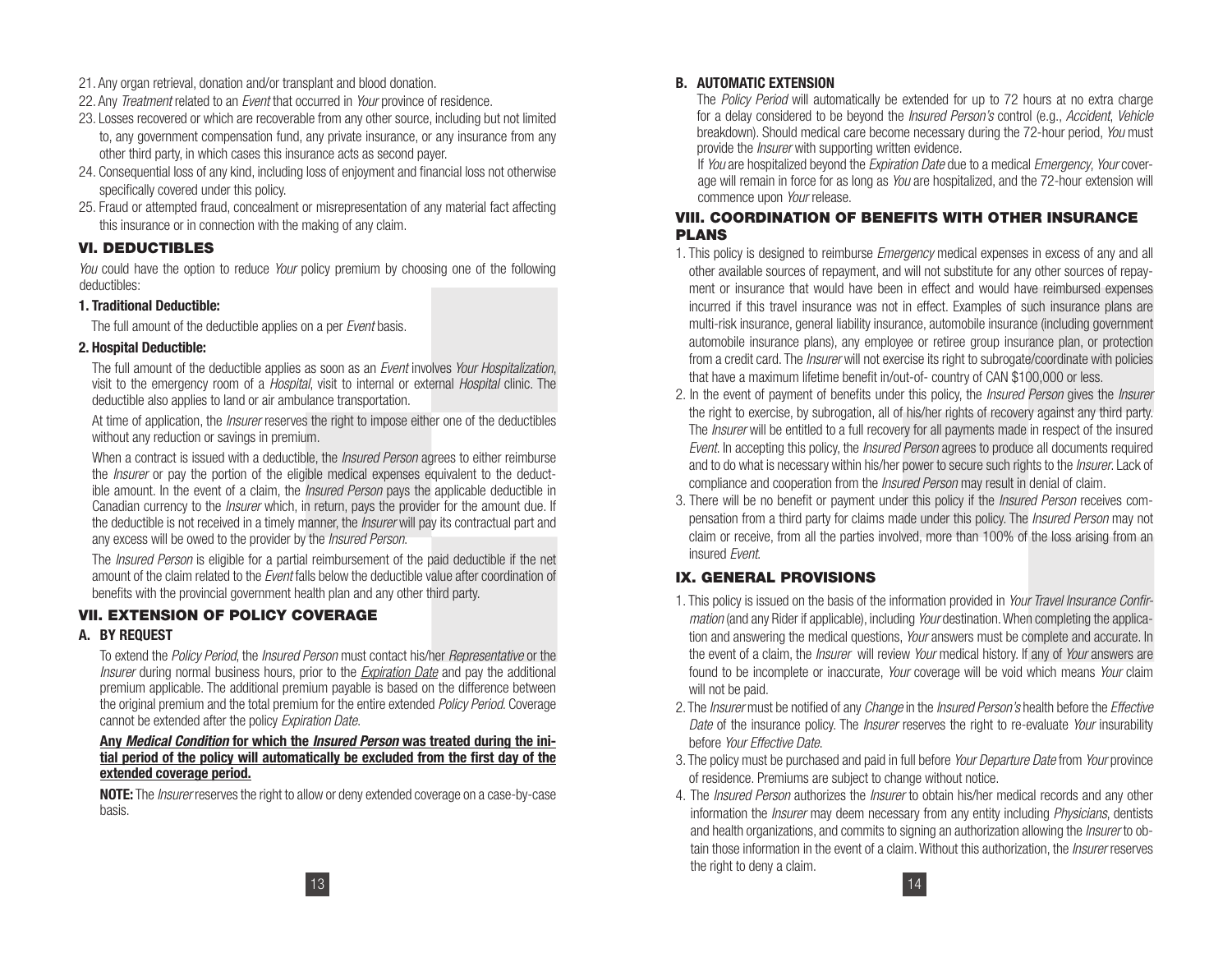**5.** *YOU* **MUST CALL THE EMERGENCY ASSISTANCE BEFORE OBTAINING ANY** *TREAT-MENT.* **Call toll free 1 844 820-6588 (USA & Canada), 001 888 820-6588 (elsewhere) or call collect 001 819 377-2241.**

If You do not call the Emergency Assistance before receiving any Treatment, Your claim could be denied. If exceptional circumstances prevent You from calling the Emergency Assistance before obtaining any Treatment, You or the person accompanying You must call as soon as possible and provide proof of those exceptional circumstances.

You must accept the referral provided by the Emergency Assistance. If You refuse the medical provider or *Hospital* referral, *Your* claim could be denied.

If You do not call Emergency Assistance before receiving any Treatment or if You refuse the medical provider or Hospital referral, the Insurer reserves the right to limit the reimbursement of eligible medical expenses to the lesser of:

- Charges that would have been incurred within its network of medical providers; and
- 70% of the eligible expenses incurred by the *Insured Person*, with an overall limit of CAN \$25 000 (this means that Your original coverage amount of CAN \$5 000 000 is reduced to CAN \$25 000).

The above limitations will also apply unless care is coordinated from the onset and involves the patient and/or family, the treating Physician and the Emergency Assistance for the full duration of the Treatment.

You may be required to pay providers directly. Coordination of care through the Emergency Assistance will expedite reimbursement.

If necessary to manage a claim or recover costs, the Emergency Assistance and the *Insurer* reserve the right to disclose medical information to a third party.

- 6. Should it be determined that the *Insured Person* was not eligible for coverage, the *Insurer* retains the right of recovery for all and any amount paid for in good faith to the benefit of the *Insured* Person. Administrative expenses incurred by the *Insurer* to recover such sums are also payable by the Insured Person.
- 7. All benefits are payable in Canadian currency to the *Insured Person* or estate, if the insured is deceased. The *Insurer* may elect to pay benefits in the currency of the country where the charges were incurred. In all cases, the exchange rate used for conversion is the exchange rate in effect at the date the expenses were incurred.
- 8. Unpaid benefits under this policy shall not bear interest.
- 9. Notwithstanding any other provision herein contained, this contract is subject to the statutory conditions in the Insurance Act respecting contracts of accident insurance.
- 10. Every action or proceeding against an insurer for the recovery of insurance money payable under the contract is absolutely barred unless commenced within the time set out in the Insurance Act. All legal actions must take place in the *Insured Person's* province of residence.
- 11. All policy provisions stated herein are per individual for the Policy Period.
- 12. The benefits of this policy cannot be assigned to a third party without the *Insurer's* written authorization.
- 13. In the event of a dispute over the reimbursement of a claim, the *Insured Person* must request in writing that the revision committee reassess the claim before taking any legal action. The request must be sent in writing 30 days of the receipt of the written position from the *Insurer*. The committee will take into consideration all pertinent information provided by the *Insured Person* and a decision, based on the insurance policy provisions and conditions, will be rendered in writing within thirty (30) days of the receipt of the revision request.

#### Send requests for claim revision to: **CLAIMS REVIEW COMMITTEE**

**LS-Travel, Insurance Company**

247, Thibeau Blvd, Trois-Rivières, Quebec G8T 6X9

#### **X. HOW TO FILE A CLAIM**

Required documentation must be received no later than 90 days after You return to Your province of residence from Your Trip.

- a) All original itemized bills.
- b) A duly completed and signed reimbursement claim form (under Your Provincial Government Health Insurance Plan).
- c) A properly completed and signed claim form provided by the *Insurer*.

#### **Cash register coupons (stubs) will not be accepted for reimbursement.**

**Any fees for the completion of medical certificates or claims forms are not covered by the** *Insurer***.**

**Failure to complete the required claim & authorization form in full might invalide**  *Your* **claim.**

All claim forms are available online at www.tourmed.ca or by calling 1-877-344-8398.

#### **XI. PREMIUM REFUNDS**

Requests for premium refunds will only be considered in the case of non-departure or early return, subject to the following conditions:

#### **Non-departure:**

- a) On a Single Trip Plan, the request must be received prior to the policy Departure Date, otherwise it will be considered and administered as an early return request.
- b) On an Annual Plan, the request must be received before the *Effective Date*. No refund is available if the request is received after that date.

#### **Early return:**

a) No claim is either paid or pending.

b) No expense has been incurred by the *Insurer* for an *Emergency* return of the *Insured Person* and/or his/her travel companion to their province of residence.

c) The *Insurer* must receive the request for refund and supporting documentation (exhibiting the Insured Person's name, the date and the location of the transaction\*) within 30 days of returning to his/her province of residence.

\*ex.: credit card statement, credit card receipt, written confirmation obtained at the border, plane ticket or boarding pass.

The premium refund will be calculated beginning on the day following Your return in Your province of residence (subject to the presentation of supporting documentation showing Your date of return). There will be no administrative charges; however no refund will be made on amounts due of less than CAN \$20.

## **ANNUAL PLAN**

Premium paid can only be refunded prior to the *Effective Date* of the policy.

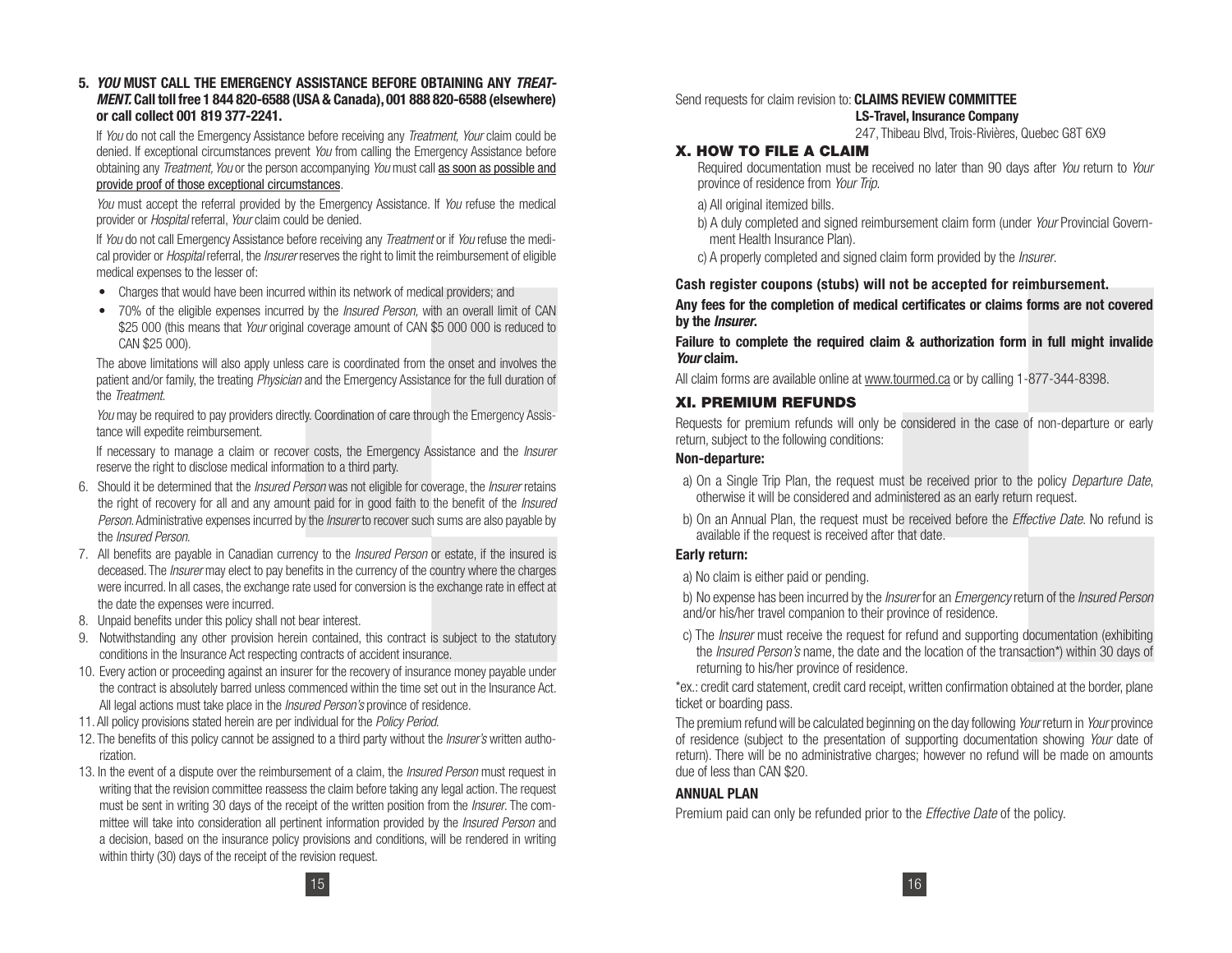## **XII. RETURN TO** *YOUR* **PROVINCE OF RESIDENCE**

Unless the Trip Break option below applies, if You are covered by a Single Trip Plan and return to Your province of residence, **the policy is automatically terminated**.

#### **TRIP BREAK OPTION**

You may return to Your province of residence once during Your Trip without seeing Your coverage terminated upon arrival in Your province of residence. All the following conditions must be met for the Trip Break Option to apply:

- No claim was incurred during Your Trip;
- No medical Treatment was received during Your temporary return to Your province of residence (except for a Minor Ailment);

Coverage does not apply while in Your province of residence and no refund of premium will apply for the days spent in Your province of residence.